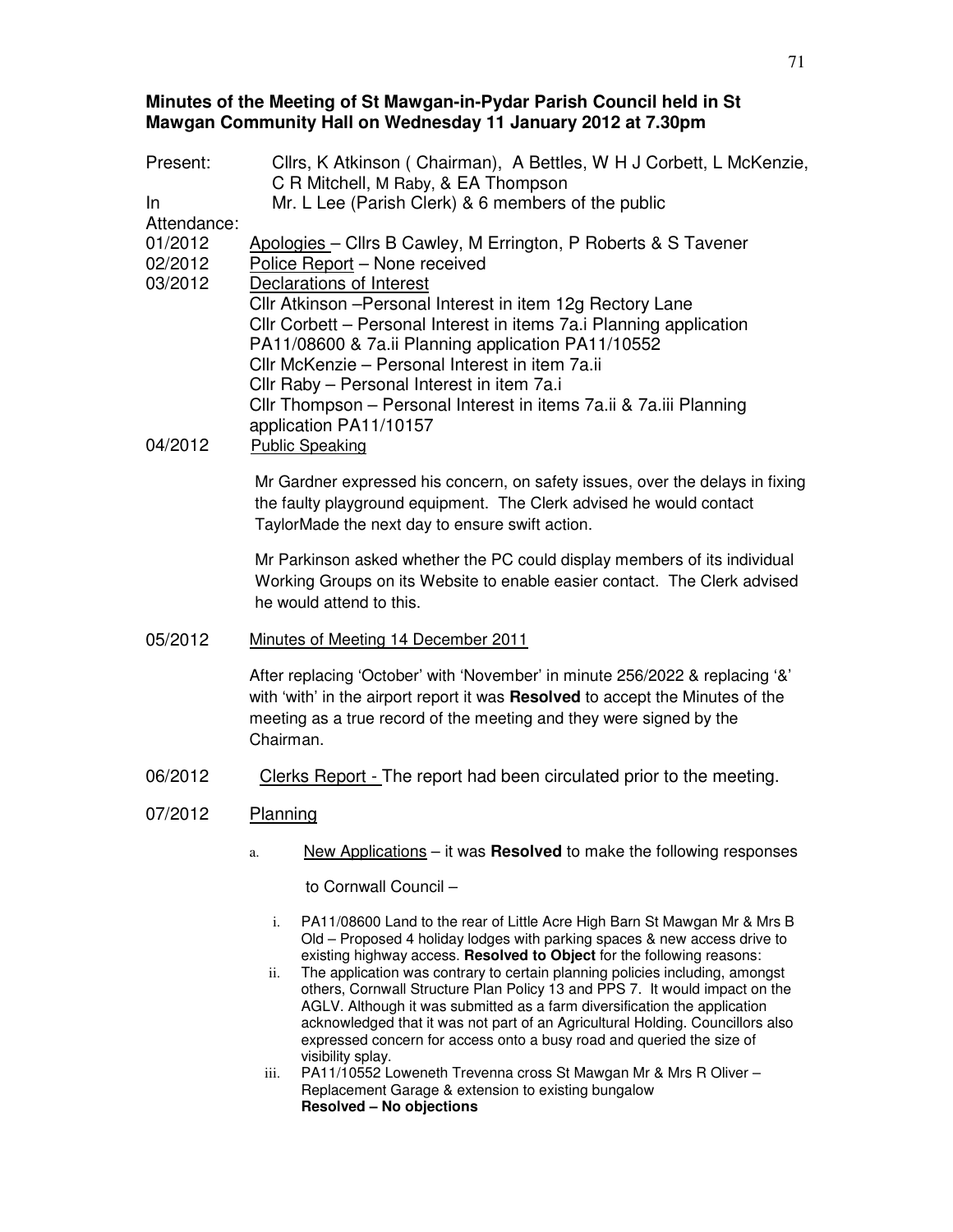- iv. PA11/10157 Magic Cove Touring Park Mawgan Porth Mr B Lightfoot Magic Cove Touring Park – Addition of small washroom to improve facilities on the Touring Park. **Resolved – No objections**
- b. Advices and decisions from Cornwall Council
	- i. PA11/09836 Newquay Airport New Road Carloggas St Mawgan Newquay Cornwall TR8 4RQ EIA screening opinion request for a business park Advice given/application submitted
	- ii. PA11/05348 Little Trevenna, Trevenna Cross St Mawgan Mr R Gillett Change of use from light commercial office block containing 2 offices to residential 1 bedroom single storey dwelling - Application Refused
	- c. Enforcement Issues Concern was expressed that the new garage at Greenacres, Trenance had not been built as shown on the original plans and was now closer to the sewer than the 3 metre separation allowed for & may adversely affect the sewer. The Clerk will ask CC to investigate (Application reference PA10/07054)
- 08/2012 The Newquay & St Columb Community Network Forum

No report received

- 09/2012 Parish Plan Review Deferred until Cllr Roberts becomes available
- 10/2012 Amenity Area Working Group
	- a. Working Group Report None received
	- b. Mower storage Cllr Corbett has spoken to Mrs Young-Jamieson but it is unlikely that there are any garages available. There is a possibility that Mrs Hircock may be prepared to have storage space constructed on her land at the bottom of Rectory Lane.. The Clerk will make enquiries
	- c. Removal of Recycling Bins at Merrymoor Car Park The Clerk will contact CC advising that the PC wishes this recycling site to be retained & to obtain costs. The PC would also like to express its dissatisfaction at the removal of these facilities from the many other sites around the county.
	- d. Repair of the roundabout See public participation above. The PC has still not seen the quote for the roundabout.
- 11/2012 Beach & Environment Working Group
	- a. Working Group Report None received

Cllr. Thompson reported the problems we are experiencing regarding the emptying of the bin opposite Valley Road. The Clerk will chase up SERCO again.

12/2012 Transport & Rights of Way Working Group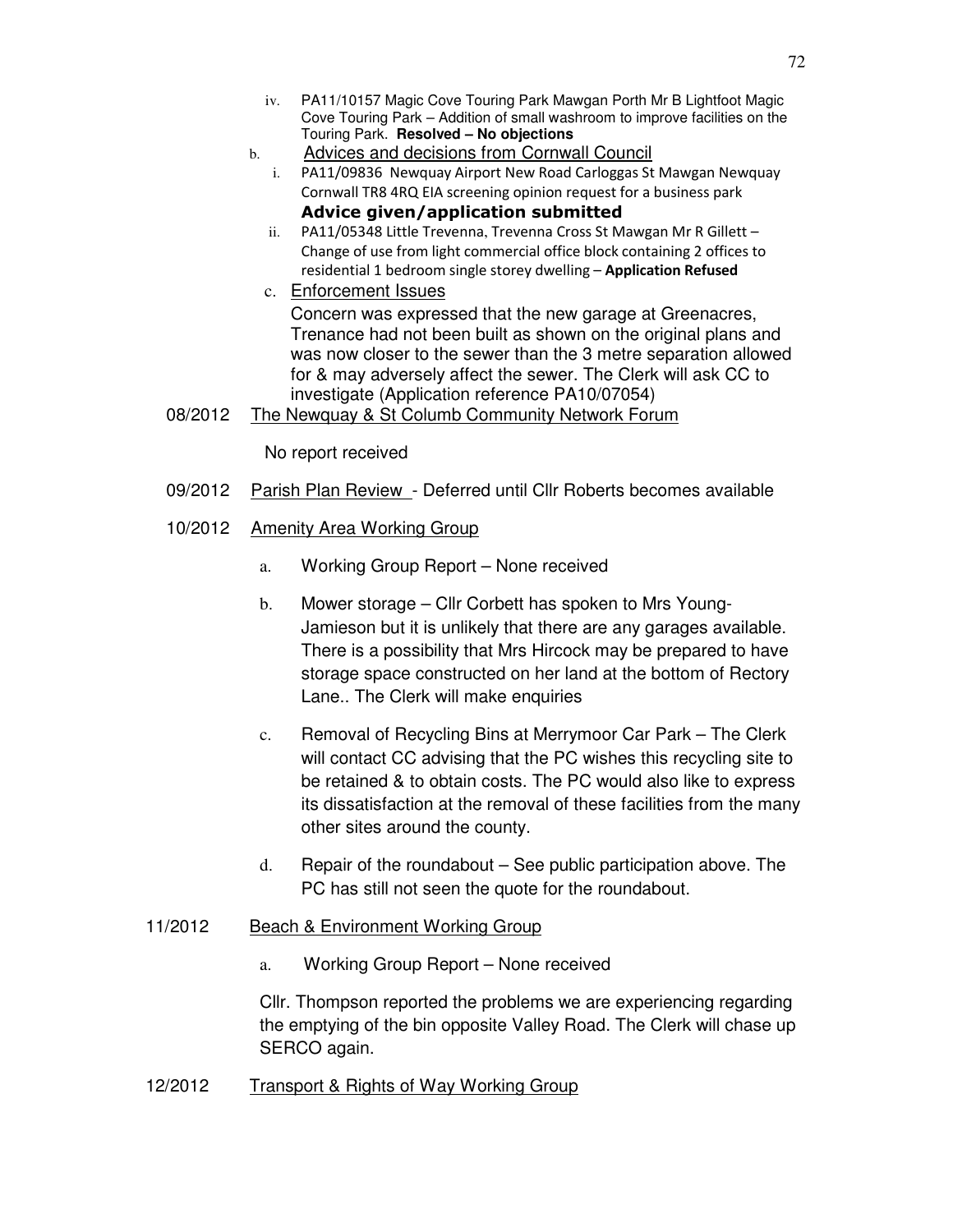- a. Working Group Report –None received
- b. Sycamore Trees on bank at Lanvean between Lobb's Cottage & Hylton –A report had been received from Mr Gardner suggesting it would be good practice to cut out some branches, deadwood & saplings. The Chairman will ask Cllr. Old to ascertain the owner of this land to request they attend to it.
- c. Overhanging trees at Dalswinton Road A report is awaited from Cllr. Old
- d. Pavement outside Community Hall The PC had only heard from people who did not want a pavement installed here. **Resolved** to take no action.
- e. St Eval Junction Installation of red road markings Deferred to February meeting.
- f. Rectory Lane Cornwall Council are still in discussion over the legality of asserting & protecting 'Church Lane' as a highway. They will inform us when a decision has been made.
- 13/2012 Other Reports to receive reports from meetings Healthwatch meeting November report by Cllr Thompson circulated for information

# 14/2012 Accounts

a. To approve payment of accounts

| It was <b>Resolved</b> to pay the following accounts totalling |                                  |         |
|----------------------------------------------------------------|----------------------------------|---------|
| T Michell                                                      | Maintenance Contract December    | £640.00 |
| L Lee                                                          | Salary & expenses December       | £600.00 |
| D Vickery                                                      | <b>Bus Shelter Clean Oct-Dec</b> | £100.00 |

Total £1340.00

- 15/2012 Correspondence for information All circulated prior to meeting
	- a. CALC The Week 47, 48 & 49
	- b. CC- Leaders Letter 16 December
	- c. Rural Service Network News Digest 19 Dec & 03 January
	- d. CRCC- Cornwall Play Survey 2010 results

## 16/2012 Correspondence for Decision

a. CC – Planning Cornwall's Future – Consultation deadline 02 March 2012 The Chairman has 2 hardcopies of all the documents if anyone would like to view them. They are also available on-line **www.cornwall.gov.uk/ldf** The PC will draft a response at its February meeting

## 17/2012 Any Other Business – It was reported that a rider had hurt herself due to a concrete pillar at the bottom of the Retorrick Bridle Path- The TRoW WG will investigate & report back